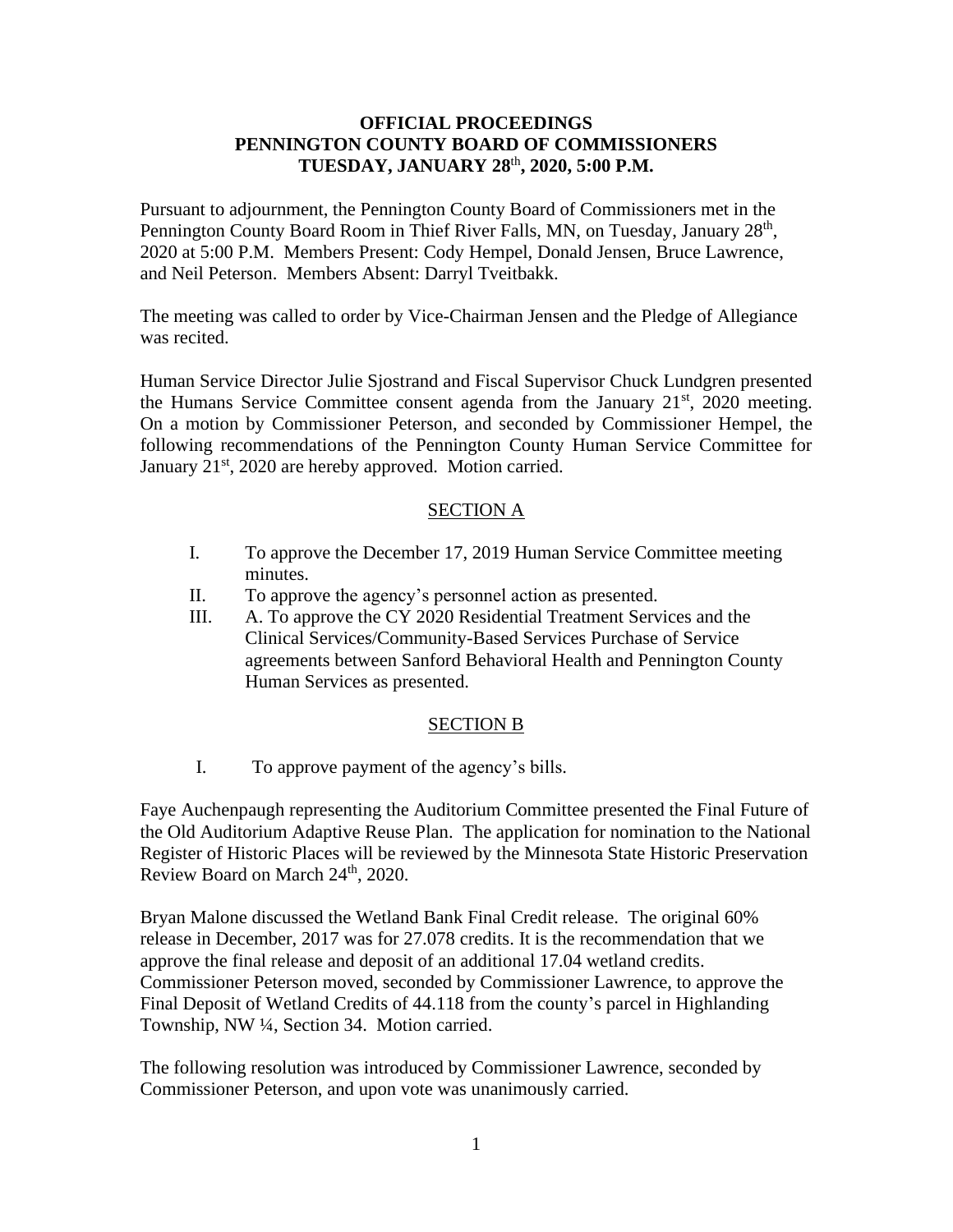#### **"ABSENTEE, UOCAVA AND MAIL BALLOT BOARD RESOLUTION"**

**BE IT RESOLVED,** that the Pennington County Board of Commissioners hereby appoint the following Deputy County Auditor-Treasurer staff as the Absentee Ballot Board for all elections held in the year 2020.

> Jennifer Herzberg Julie Stennes Kevin Erickson Ann Ulrich Linda Brown

**BE IT FURTHER RESOLVED,** that the foregoing Deputy Auditor-Treasurer staff also serve as the Mail Ballot Board and UOCAVA Absentee Ballot Board as recommended by the County Auditor-Treasurer.

County Auditor-Treasurer Ken Olson presented the Engagement Letter for Auditing Service from Hoffman, Philipp & Knutson, PLLC, for the year ending December 31<sup>st</sup>, 2019. Moved by Commissioner Lawrence, seconded by Commissioner Peterson, to authorize the Chairman and County Auditor-Treasurer to sign the Engagement Letter for Auditing Service for the year ending December  $31<sup>st</sup>$ , 2019 with Hoffman, Philipp & Knutson, PLLC. Motion carried.

Moved by Commissioner Lawrence, seconded by Commissioner Hempel, to approve and authorize the Chairman and Auditor-Treasurer to sign the 2019 Emergency Management Performance Grant as presented. Motion carried.

Commissioner Hempel moved, seconded by Commissioner Lawrence, to issue a replacement warrant for lost warrant #107040 issued to Northwestern Mutual on November  $7<sup>th</sup>$ , 2018 in the amount of seventy dollars without issuance of an indemnifying bond. Motion carried.

Moved by Commissioner Lawrence, seconded by Commissioner Peterson, to approve Change Order #6 for Mesabi Window, Glass, and Door, Inc. for changing glass frame and installing one half inch laminated glass resulting in an increase of \$3,837.00 after deducting testing of windows under the original contract. Motion carried.

County Attorney Seamus Duffy presented the State Law Library Contract effective March 1, 2020 to February  $28<sup>th</sup>$ , 2021. Tier I at a cost of \$300 per year to provide material to the Law Library. Moved by Commissioner Lawrence, seconded by Commissioner Peterson, to approve the Tier I Law Library Agreement. Motion carried.

The County Board then considered quotes for a new compact utility tractor for the Building and Grounds Department. This includes the trade in of a 2007 John Deere 2320. Nelson Equipment quoted a Massey Ferguson MF1740MH at \$28,250.00 and True North Equipment Company quoted a John Deere 3039R at \$28,000. Moved by Commissioner Lawrence, seconded by Commissioner Peterson, to approve the purchase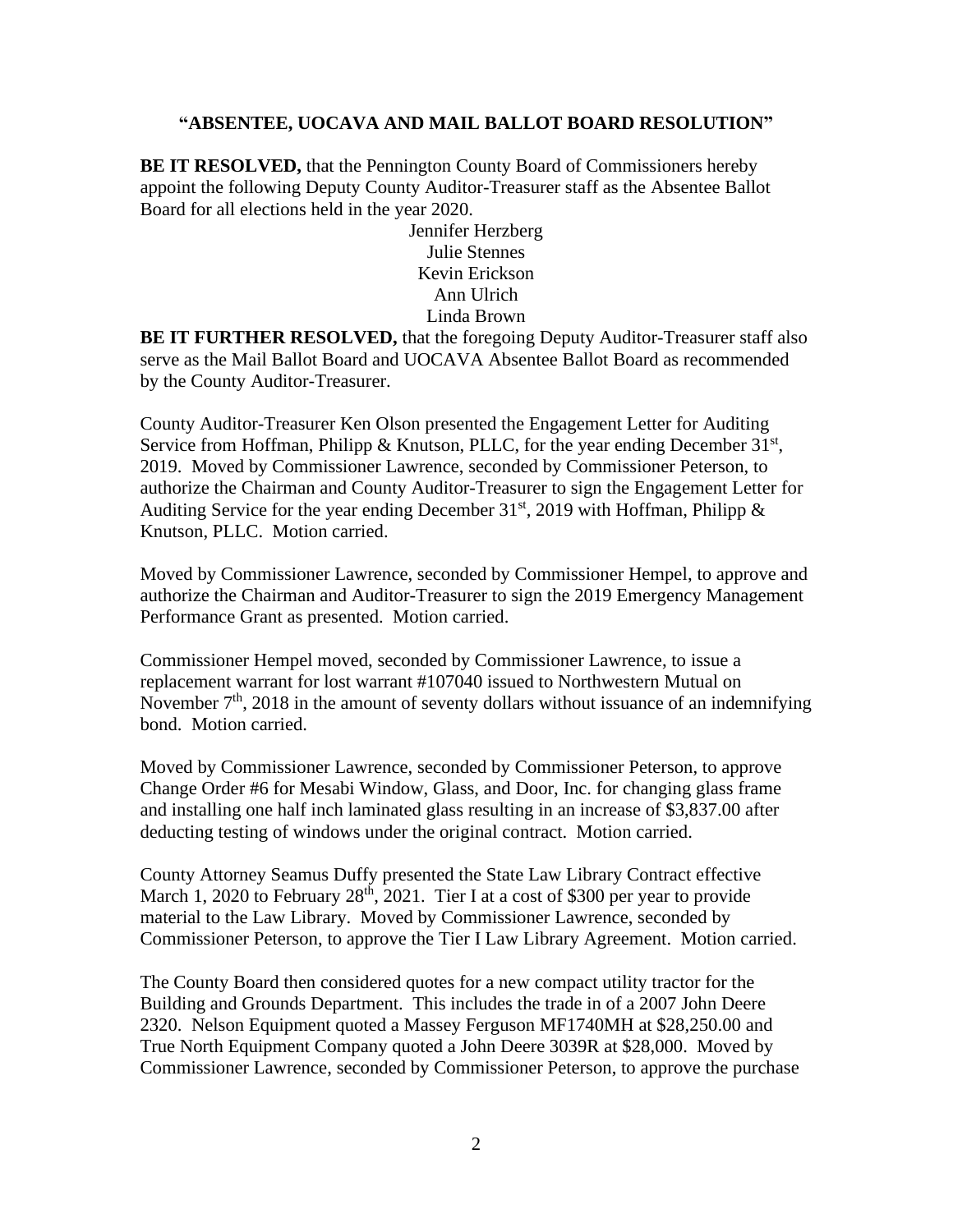of the John Deere 3039R from True North Equipment Company as quoted. Motion carried.

Motioned by Commissioner Hempel, seconded by Commissioner Lawrence, to approve payment of the Human Services warrants totaling \$228,418.83, and the following Commissioner warrants. Motion carried.  $\cdot$ 

|                                           | WARRANTS |     |              |
|-------------------------------------------|----------|-----|--------------|
| <b>County Revenue</b>                     |          |     | \$177,017.75 |
| Road & Bridge                             |          | \$. | 36,415.51    |
| <b>Solid Waste Facility</b>               |          | \$. | 168.42       |
| Justice Center Jail Bond Fund             |          | \$  | 475.00       |
| <b>Justice Center Capital Improvement</b> |          | \$  | 475.00       |
| Ditch Funds                               |          | \$  | 3,400.75     |
|                                           |          |     |              |

Per diems and meal reimbursements in the amount of \$163.30 were also approved.

Moved by Commissioner Peterson, seconded by Commissioner Lawrence, to approve the minutes of January  $7<sup>th</sup>$ , 2020 as written. Motion carried.

Commissioner Peterson moved, seconded by Commissioner Hempel to approve and set the County Sheriff's Civil Process fees as follows effective February 1<sup>st</sup>, 2020.

# **PENNINGTON COUNTY CIVIL PROCESS FEES**

| <b>CURRENT FEES PROPOSED FEES</b>                           |                                            |      |
|-------------------------------------------------------------|--------------------------------------------|------|
| Service of Summons/Complaints, etc.                         | \$50.00/per service                        | \$60 |
| Not Found Service                                           | \$45.00                                    | \$50 |
| Foreclosure Sale                                            | \$50.00                                    | \$60 |
| Posting 3 notices of Sale                                   | \$50.00                                    | \$60 |
| Writ of Execution Service (bank, Employer, Personal demand) | \$50.00                                    | \$60 |
| Writ of Execution Commission                                | 10% on first \$250/6% remainder            | same |
| Writ of Recovery & Inventory                                | \$50 for service/posting \$50/hr inventory | \$60 |
| Mortgage Redemption                                         | \$250.00                                   | same |
| Notice of Intent to Redeem                                  | \$100.00 nonrefundable                     | same |
| Seizure of Property                                         | \$50.00                                    | \$60 |
| <b>Property Sale</b>                                        | \$50.00                                    | \$60 |
| Services/processes not elsewhere named                      | \$40.00                                    | \$50 |
| Service where extended Deputy assistance is involved,       |                                            |      |
| not elsewhere named                                         | \$50.00/hour                               | \$60 |
| RUSH SERVICE/ADDITIONAL FEE for within 3 days               | none                                       | \$40 |
|                                                             |                                            |      |

County Sheriff Ray Kuznia presented quotes for two new vehicles:

| Thief River Ford       | 2020 Explorer                   | \$37,536.00 |
|------------------------|---------------------------------|-------------|
|                        | 2020 F150                       | \$35,492.00 |
| <b>Westside Motors</b> | 2020 Durango                    | \$31,095.00 |
|                        | 2020 1500 Ram                   | \$28,245.00 |
| Northern Motors        | 2019 Tahoe                      | \$36,727.00 |
|                        | 2020 1500 Silverado \$30,665.46 |             |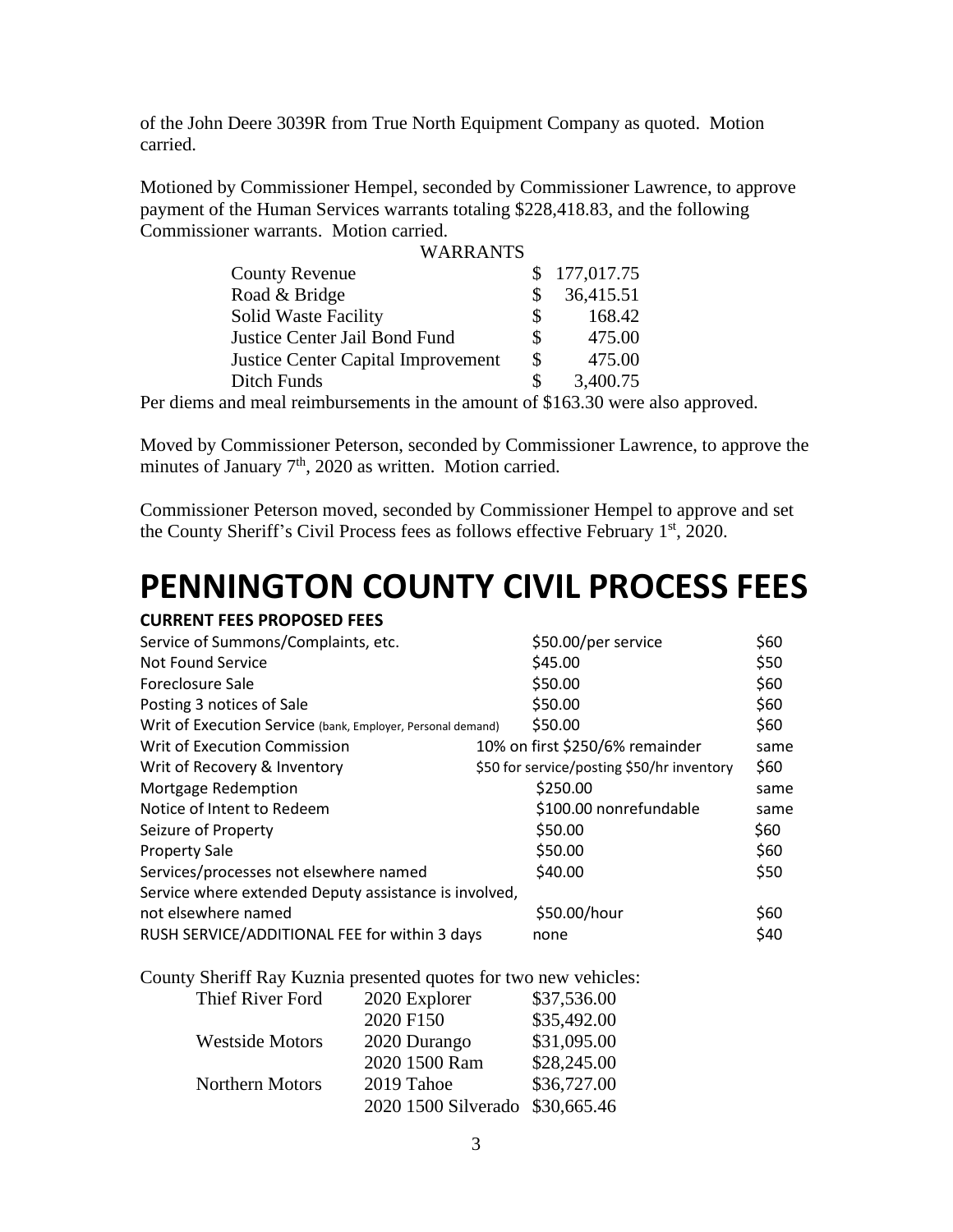Moved by Commissioner Peterson, seconded by Commissioner Hempel, to accept the bids from Westside Motors for a 2020 Durango Pursuit AWD and for a 2020 Ram 1500 SSV Crew Cab 4x4. Motion carried.

Sheriff Kuznia then presented a retirement letter from Linda Taggert effective May  $17<sup>th</sup>$ , 2020. Moved by Commissioner Peterson, seconded by Commissioner Hempel, to accept the retirement of Linda Taggart and thank her for her many years of service to Pennington County. Motion carried.

Moved by Commissioner Lawrence, seconded by Commissioner Hempel, to purchase two Toughbook Computers for the squad cars for \$11,119.00 from ReadiTech. Motion carried.

Moved by Commissioner Lawrence, seconded by Commissioner Hempel, to purchase five HP Desk Top computers for the Sheriff's Office from ReadiTech for \$5,810.00. Motion carried.

Moved by Commissioner Hempel, seconded by Commissioner Peterson, to advertise to fill a part-time Deputy Sheriff position. Motion carried.

Commissioner Peterson moved, seconded by Commissioner Hempel, to approve the severance agreement between Pennington County and Blaize Zimmerman. Motion carried.

Moved by Commissioner Lawrence, seconded by Commissioner Hempel, to advertise and post to fill the Investigator position in the Sheriff's Office. Motion carried.

County Sheriff Ray Kuznia then discussed training for dispatchers. He has contacted Northland Community College and they are looking into providing Dispatcher training.

At 6:00 p.m. Vice-Chairman Jensen recessed the County Board meeting and called the Hearing on Economic Development Tax Abatement Program to order as duly advertised.

County Auditor-Treasurer Ken Olson reviewed the Economic Development Tax Abatement Policy and submitted those parcels that the City of Thief River Falls has determined as qualifying parcels. There are four new parcels that are part of this hearing and fourteen parcels from previous years. No comments were heard on the abatements.

Vice-Chairman Jensen then closed the Hearing and called the County Board back to order.

Moved by Commissioner Hempel, seconded by Commissioner Lawrence, to approve the abatement of the County's portion of real estate tax as per the abatement policy and recommended by the City of Thief River Falls and authorize the County Auditor-Treasurer to issue payment by Auditors warrant. Motion carried.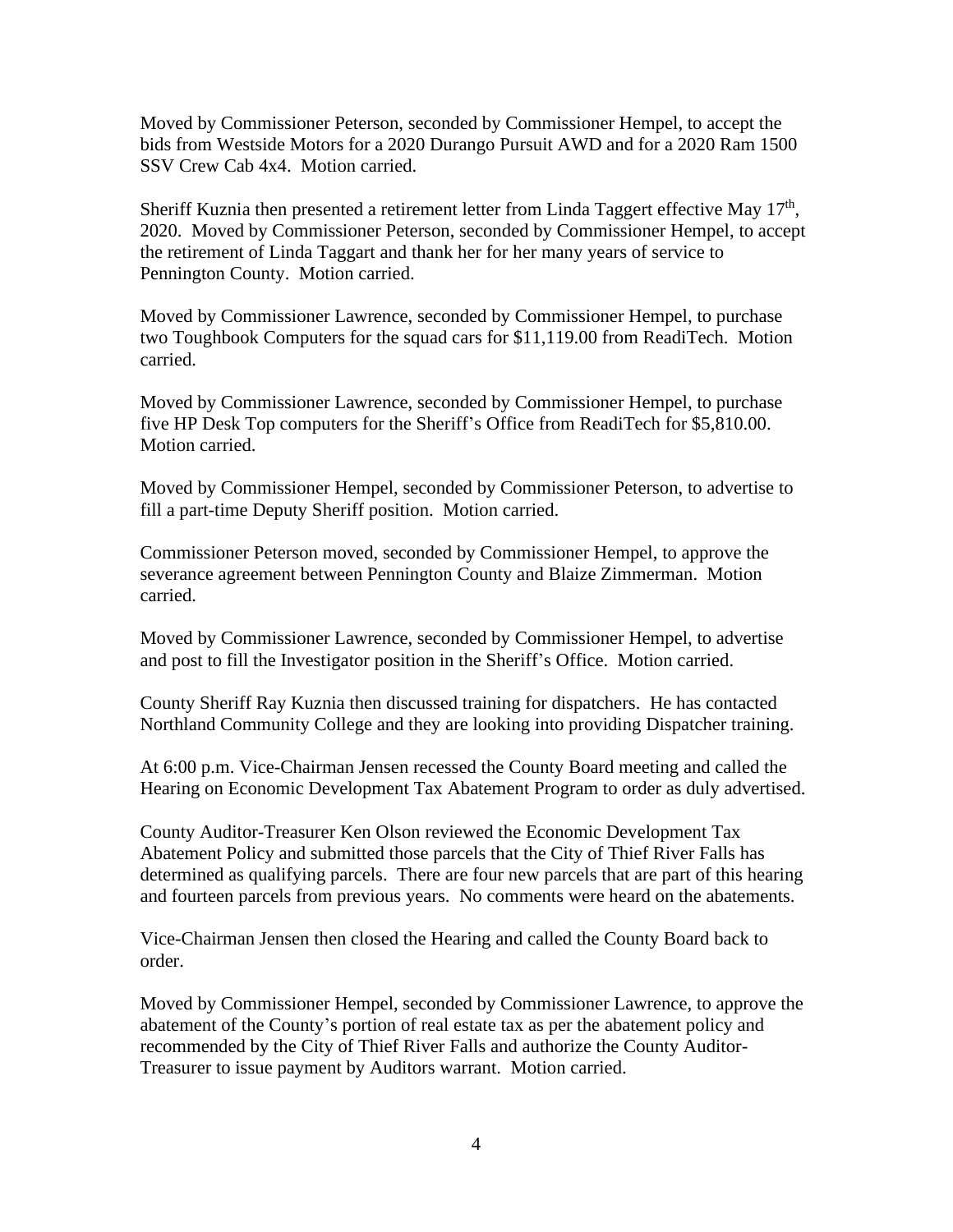| 25.00337030                         |                  |                                                                           |            |
|-------------------------------------|------------------|---------------------------------------------------------------------------|------------|
| Aaron Joppru                        | 121 Arnold Ave N | Original Townsite of Thief Riv Lots 10 thru 12 Blk 53                     | \$1,119.94 |
| 25.04702900                         |                  |                                                                           |            |
| Thomas Zingsheim                    | 1508 Cartway Dr  | Rustads Addition N150' of Lot 51 and E 20' of N 150" of Lot 50            | \$1,259.21 |
| 25.062.083.00                       |                  |                                                                           |            |
| Tammy Jacka                         | 620 Cherry Road  | Noreen's First Addition, Lot-010 Block-006                                | \$777.70   |
| 25.111.004.10                       |                  |                                                                           |            |
| Mark Borseth                        | 111 Eastwood Dr  | South Eastwood Addition, Lot-004, Block-001                               | \$1,400.45 |
| 25.114.002.00                       |                  |                                                                           |            |
| Shannon McCloskey 406 Evergreen St  |                  | Pine Wood Estates, Lot-002                                                | \$1,072.40 |
| 25.114.004.00                       |                  |                                                                           |            |
| Kevin Brown                         | 414 Evergreen St | Pine Wood Estates, Lot-004                                                | \$1,032.35 |
| 25.114.005.00                       |                  |                                                                           |            |
| Kathryn A Renwick                   | 418 Evergreen St | Pine Wood Estates, Lot-005                                                | \$947.40   |
| 25.114.006.00                       |                  |                                                                           |            |
| James Svir                          | 422 Evergreen St | Pine Wood Estates, Lot-006                                                | \$1,270.73 |
| 25.114.007.00                       |                  |                                                                           |            |
| Lois Bergland                       | 426 Evergreen St | Pine Wood Estates, Lot-007                                                | \$1,251.60 |
| 25.121.011.10                       |                  |                                                                           |            |
| Christina Pribyl                    |                  | 2107 Greenwood St E MMCDC's Greenwood Neighborhood Addition Lot-011 Block | \$858.52   |
| 25.111.005.10                       |                  |                                                                           |            |
| Duane Horras                        | 113 Eastwood Dr  | South Eastwood Addition, Lot-005, Block-001                               | \$1,592.73 |
| 25.111.009.20                       |                  |                                                                           |            |
| Margaret Kaste                      | 131 Eastwood Dr  | South Eastwood Addition, Lot-001 Block-002                                | \$1,423.52 |
| 25.114.003.00                       |                  |                                                                           |            |
| Marcellene Franson 410 Evergreen St |                  | Pine Wood Estates, Lot-003                                                | \$1,144.79 |
| 25.062.041.00                       |                  |                                                                           |            |
| Karen Berggren                      | 139 Willow Rd    | Noreen's First Addition, Lot-011 Block-004                                | \$527.15   |
| 25.121.006.10                       |                  |                                                                           |            |
| Jacob Toren                         |                  | 2019 Greenwood St E MMCDC's Greenwood Neighborhood Addition Lot-006 Block | \$849.38   |
| 25.121.005.10                       |                  |                                                                           |            |
| Jamie Englund                       |                  | 2017 Greenwood St E MMCDC's Greenwood Neighborhood Addition Lot-005 Block | \$809.25   |
| 25.115.001.00                       |                  |                                                                           |            |
| Suresh Sreedharan                   | 100 Gabbi Ct     | Useldinger 1st Addition Westerly Part of Lot 1                            | \$926.36   |